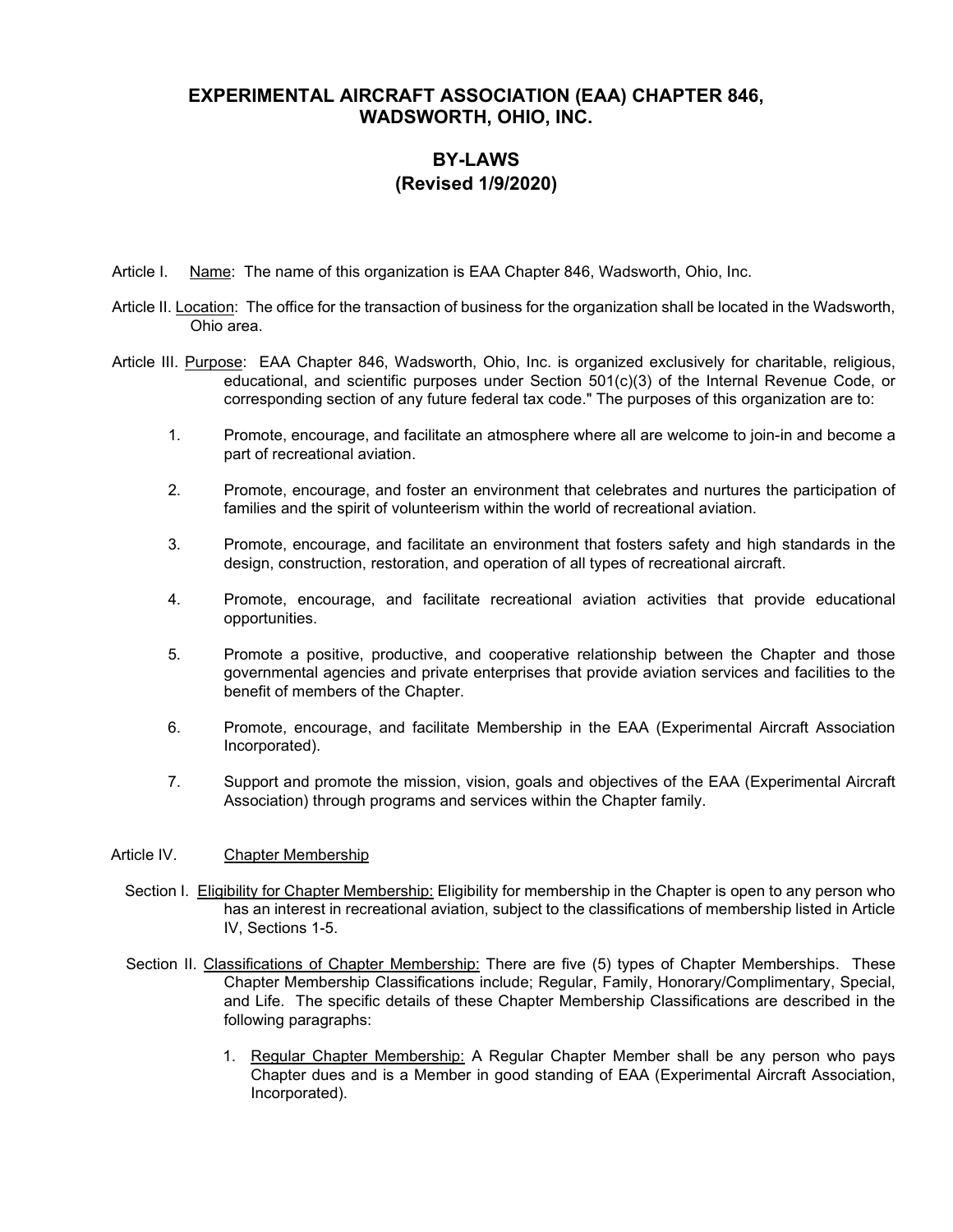- 2. Family Chapter Membership: A Family Chapter Membership shall be any family, including parents, and children, who pay the appropriate Chapter Membership dues and are Family Members of EAA (Experimental Aircraft Association, Incorporated).
- 3. Student Chapter Membership: A Student Chapter Member shall be any person under the age of 19 who pays the appropriate Student Chapter dues.
- 4. Honorary/Complimentary Membership: An Honorary/Complimentary Chapter Member shall be any person to whom the Chapter Officers, Chapter Board of Directors, or Chapter Membership wishes to extend an Honorary Chapter Membership. Honorary/Complimentary Chapter Memberships may be given to a person in recognition or appreciation of the support that person has provided to the Chapter. Honorary/Complimentary Chapter Members may not hold any elected or appointed Chapter Office or Position, nor are they entitled to any voting privileges within the Chapter. Honorary/Complimentary Members are not required to be members of EAA (Experimental Aircraft Association Inc.), but the Chapter Office at EAA Headquarters will extend a complimentary one year EAA Membership to any Honorary/Complimentary Chapter Member upon written request from the Chapter Officers, Chapter Board of Directors or Chapter Membership.
- 5. Special Chapter Membership: A Special Chapter Member shall be any person, who for temporary or short-term economic reasons is unable to pay the appropriate Chapter Membership dues and to whom the Chapter Officers, Chapter Board of Directors, or Chapter Membership wishes to extend a Chapter Membership. The Chapter Office at EAA Headquarters will extend a one-year complimentary EAA Membership to any Special Chapter Member upon written request from the Chapter Officers, Chapter Board of Directors, or Chapter Membership.
- 6. Life Chapter Membership: A Life Chapter Membership may be bestowed on an individual Chapter Member at the discretion of the Chapter Officers, Chapter Board of Directors, or Chapter Membership. All Life Chapter Members must be members in good standing of EAA (Experimental Aircraft Association, Incorporated). A Chapter Life Membership recognizes the long-term commitment to EAA, and the Chapter made by the individual. A Life Chapter Member may hold any Chapter Office, shall have full voting privileges within the Chapter, and is exempt from annual Chapter dues. A Life Chapter Membership is available for purchase. The individual must be a member in good standing of EAA. A payment of \$375 is required at this level of membership.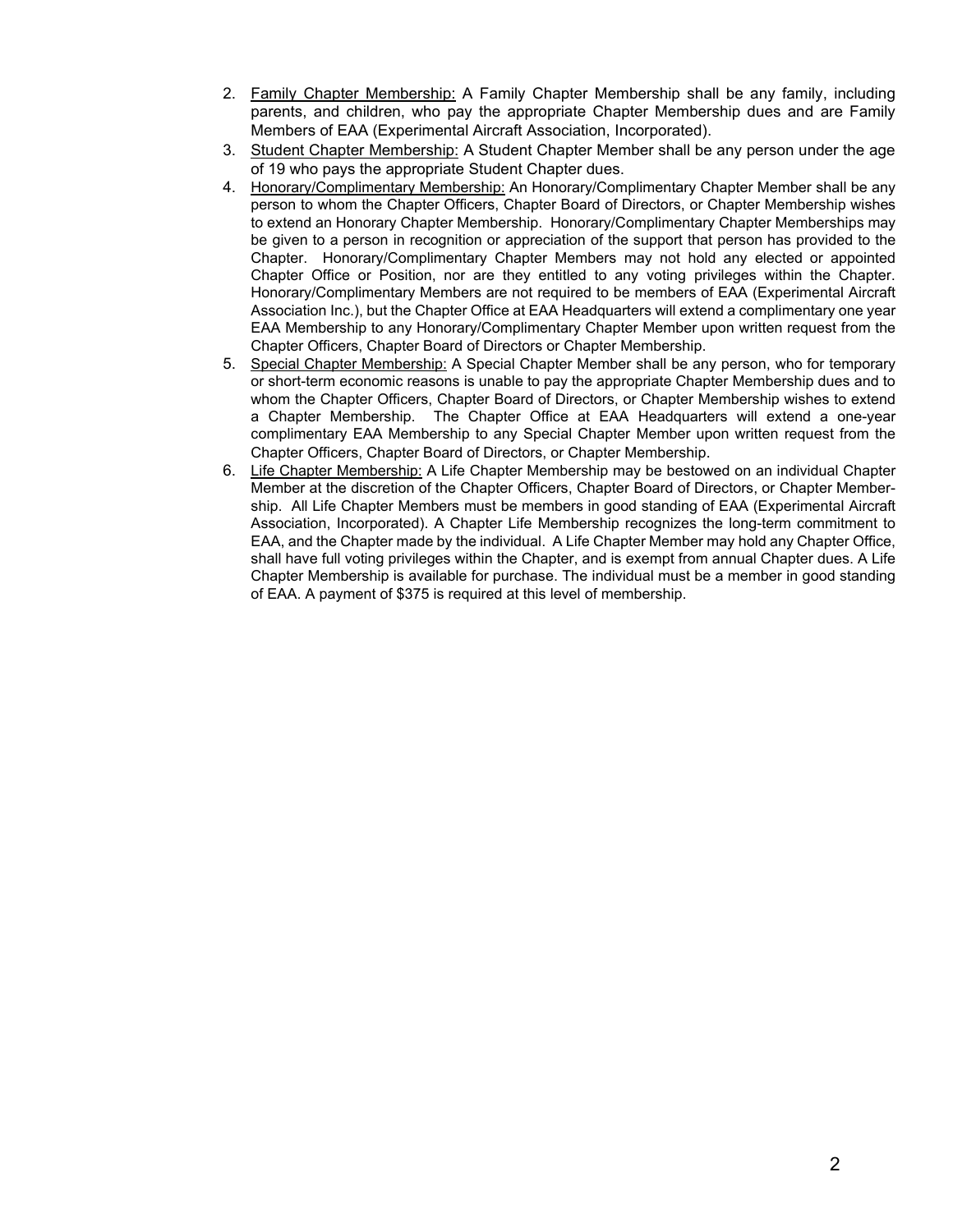- Section III. Duration of Chapter Membership: The Duration of a Regular, Family and Student Chapter Membership shall be one (1) calendar year. Honorary/Complimentary or Special Chapter Memberships may be extended or continued beyond one (1) year at the discretion of the Chapter Officers, Chapter Board of Directors, or Chapter Membership. Life Chapter Membership is continuous for the life of the Chapter Member. Life Chapter Membership is not transferable to another person. All Chapter Members with voting privileges in the Chapter must maintain a current membership with the EAA (Experimental Aircraft Association Incorporated), except for the Honorary/Complimentary Chapter Members.
- Section IV. Voting Privileges of Chapter Membership: Voting privileges within the Chapter shall be limited to Regular Chapter Members, Family Chapter Members (excluding Children under 18 years of age), Special Chapter Members and Life Chapter Members. Honorary/Complimentary Chapter Members shall not have voting privileges within the Chapter.
- Section V. Removal of Chapter Membership: Chapter Membership is a privilege, which requires an appropriate commitment from each Chapter Member. Each Chapter Member shall accept the responsibilities of Chapter Membership, and by acceptance agrees to promote EAA and the Chapter. In the event a Chapter Member fails to meet these requirements, they may be asked to relinquish their Chapter Membership in accordance with the following conditions:
	- 1. Any Chapter Member, who by intentional negligent or reckless deed or action, harms or jeopardizes the reputation or assets of the Chapter or EAA, may be called before the Chapter Board of Directors and Chapter Officers for review. Upon conclusion of a review, the Chapter Board of Directors and Chapter Officers may upon finding reasonable cause, recommend to the Chapter Membership that said member be removed from Chapter Membership. Said Member may then be removed, by a majority vote of eligible members at any regular or special Chapter Membership Meeting where a quorum exists.
	- 2. Any Chapter Member who fails to remit their Chapter Membership dues or fails to maintain their Chapter Membership in the EAA shall be considered removed from Chapter Membership.
- Section VI. Resignation of Membership: Any Chapter Member may resign their Chapter Membership at any time by delivering to any Chapter Officer a written notice of resignation. The resignation of Chapter Membership shall become effective on the date stated in the written notice. In the event the written notice of resignation does not contain an effective date, the date the Chapter Member delivers the written notice to any Chapter Officer shall become the date of resignation.
- Article V. Chapter Membership Dues and Assessments

The Chapter Officers and Chapter Board of Directors, with the concurrence of the Chapter Membership, will determine appropriate dues and assessments. The rate of dues or the amount of assessment shall be voted on and agreed to by the Chapter Membership at any regular Chapter Membership Meeting or Special Chapter Membership Meeting. The proposed dues or assessment must pass by a majority vote of eligible Chapter Members in attendance. Dues and assessments shall be paid to the Chapter Treasurer, or any person they may designate. Dues are to be paid annually and are payable upon joining and every January 1<sup>st</sup> of each year thereafter. Assessments shall be paid as determined by the Chapter Officers and Chapter Board of Directors, with the majority concurrence of the Chapter Membership. Dues and assessments shall be considered wholly earned and shall not be pro-rated in the event of expulsion or resignation. Honorary/Complimentary Chapter Members and Special Members shall not be required to pay any dues or assessments. Life Chapter Members, while not required to pay dues, however, may be required to pay assessments.

#### Article VI. Meeting of Members

1. All meetings of the Chapter Members shall be held at a place to be determined by the Chapter Board of Directors.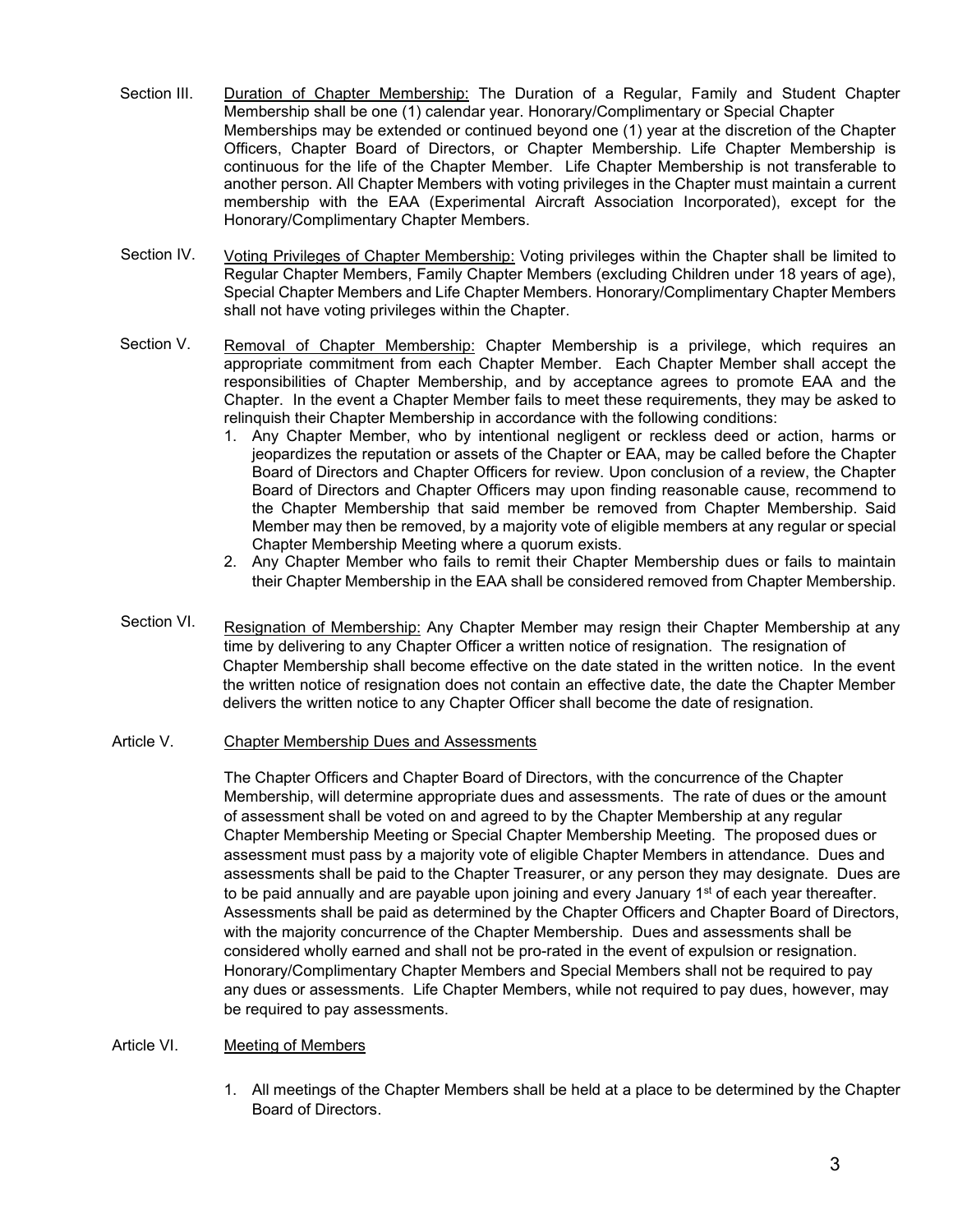- 2. Notice of any Regular Chapter Meeting of the Chapter Members shall be given before such meeting by notice published in a Chapter publication, such as the Chapter Newsletter, or by phone, fax, or e-mail.
- 3. Special Chapter Membership Meetings may be held at such time and place as the Chapter President may determine. Special meetings may also be called by a two-thirds (2/3) majority of the Chapter Board of Directors.
- 4. Notice of Special Chapter Membership Meetings, stating the location, time, and purpose of the meeting shall be given in the same manner as the notice required for the regular meetings, or by special letter.
- 5. A quorum is required for any Chapter Membership Meeting; a quorum shall consist of at least one third (1/3) of the Chapter Members in person or by proxy but not less than 10 Chapter Members.
- 6. In the absence of the Chapter President, Chapter Vice President, Chapter Secretary, and Chapter Treasurer, a temporary Meeting Chairman may be appointed by the Chapter Board of Directors and shall act as the presiding officer.
- 7. At every meeting of the Chapter Members, each voting Chapter Member may have one vote on any question or resolution. In the absence of a Chapter Member, that Chapter Member shall have the right to vote by proxy. The Chapter Board of Directors shall be responsible for the method by which any proxy votes are issued, accepted, or counted.
- 8. A simple majority of Chapter Members, that are eligible to vote, must be present or represented by proxy for the adoption of any resolution, except for a resolution that calls for the Chapter to separate its relationship with the Experimental Aircraft Association, Incorporated. In which case a majority of not less than eighty percent (80%) of the members eligible to vote, present, or represented by proxy, is necessary for the adoption such resolution.

#### Article VII Chapter Officers

- 1. The Chapter Officers shall be Chapter President, Chapter Vice President, Chapter Secretary, and Chapter Treasurer, or a combination of Chapter Secretary and Chapter Treasurer.
- 2. The term of office for all Chapter Officers shall be two (2) years.
- 3. The Chapter Officers shall be elected at the regularly scheduled November Chapter Membership Meeting and shall hold office for two (2) years, from date of installation. Installation of Chapter Officers shall be at the December Chapter Membership Meeting following their election, but no later than January 1<sup>st</sup> following their election.
- 4. The Chapter Treasurer may be bonded in an amount to be determined by the Chapter Officers. The premium to bond the Chapter Treasurer shall be at the expense of the Chapter.

#### Article VIII. Duties of the Chapter Officers

The following duties shall be performed by the Chapter Officers: The Chapter Officers may, from time to time, be called upon to perform additional duties. They may also, at their discretion, and in conjunction with direction from the Chapter Board of Directors, perform additional duties for the betterment, improvement, and well-being of the Chapter.

- 1. The Chapter President shall be the Chief Executive Officer and Chairperson of the Chapter Board of Directors. The Chapter President shall have, subject to the advice, direction, and control of the Chapter Board of Directors, general charge of the Chapter business. The Chapter President shall jointly execute with the Chapter Secretary all contracts and instruments which have first been approved by the Chapter Board of Directors. The Chapter President may call any Special Meeting of the Members of the Chapter Board of Directors and/or general Chapter Membership. In case of the absence or disability of the Chapter Treasurer, the Chapter President may execute checks for expenditures authorized by the Chapter Board of Directors. In such circumstances, either the Chapter Vice President or Chapter Secretary shall be called upon to co-execute such checks.
- 2. The Chapter Vice President shall be vested with all the powers and authority of the Chapter President and shall perform the duties of the Chapter President in the case of the Chapter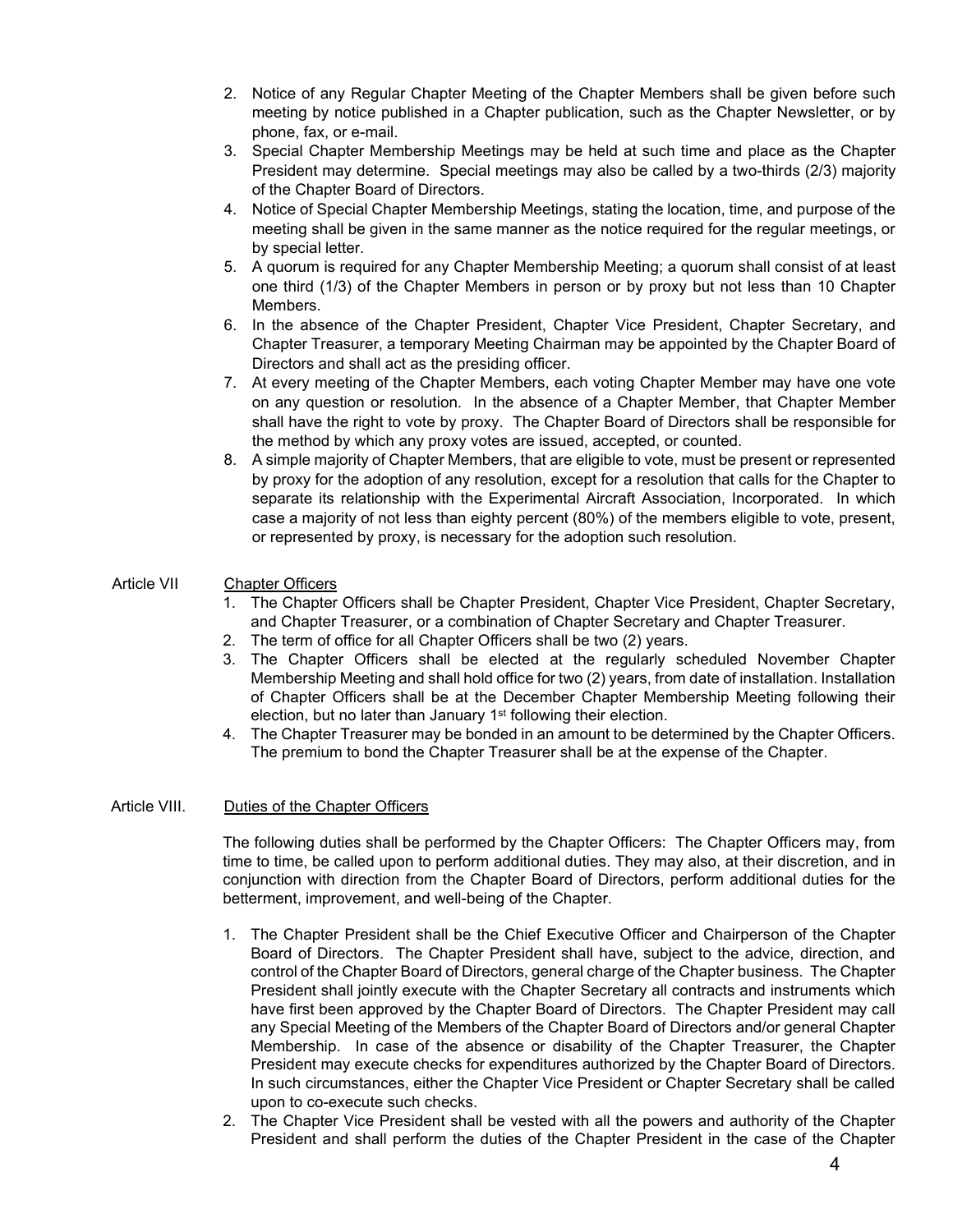President's absence, disability, or inability, for any reason. The Chapter Vice President shall also perform such duties connected with the operations of the Chapter at the suggestion or direction of the Chapter President. The Chapter Vice President may annually recruit a certified public accountant or an appropriate group of Chapter Members to verify that the financial records of the Chapter are in order. The Board of Directors can determine how they want the report to be delivered, written or oral.

- 3. The Chapter Secretary shall have the responsibility to take and publish minutes of all meetings. The Chapter Secretary is responsible for publishing notice of all regularly scheduled Membership and Chapter Board of Directors Meetings. Additionally, the Chapter Secretary is also responsible for publishing notice of Special Membership Meetings. The Chapter Secretary, with the assistance of the Chapter Membership Chairperson, shall keep a Chapter Membership Book, Roster or Record showing the name of each Chapter Member. The Chapter Secretary shall also be responsible for maintaining the currency and security of the original copies of the Chapter Bylaws, Non-profit Incorporation documents, tax-exemption documents, Federal Employer Identification Number (FEIN), and any other documents, books, papers, and records as the Chapter Officers or Chapter Board of Directors direct. The Chapter Secretary shall jointly execute, along with the Chapter President, all contracts and instruments that have been first approved by the Chapter Board of Directors. The Chapter Secretary shall perform all other duties incident to the Office of Chapter Secretary, subject to the control of the Chapter President and the Chapter Board of Directors.
- 4. The Chapter Treasurer shall execute all checks authorized by the Chapter Board of Directors. The Chapter Treasurer shall receive and deposit all funds in a financial institution recognized by the Federal Deposit Insurance Corporation (FDIC) (for U.S. Chapters), and approved by the Chapter Board of Directors. The Chapter Treasurer shall also account for all receipts, disbursements, and the balance of funds on hand. The Chapter Treasurer shall perform all other duties subject to the control of the Chapter President and the Chapter Board of Directors. The Chapter Treasurer shall ensure the Chapter obtains and maintains a Federal Employer Identification Number (FEIN). The Chapter Treasurer shall be responsible for the accurate maintenance of all insurance records, including the proper application, binding, and premium payment for all necessary insurance required by the Experimental Aircraft Association, Incorporated. By resolution of the Chapter Board of Directors, the Chapter may require joint signatures on all checks drawn on Chapter accounts.

#### Article IX. Chapter Board of Directors

- 1. The business and property of the Chapter shall be conducted and controlled by the Chapter Board of Directors.
- 2. The Chapter Board of Directors shall consist of the following:
	- a. Class I Director: Class I Directors shall be the Chapter President, Chapter Vice President, Chapter Secretary, and Chapter Treasurer.
	- b. Class II Director: Class II Directors shall be three (3) to nine (9) additional members elected to the position of Class II Director.
	- c. The term of office for the Chapter Board of Directors shall be one (1) year.
- 3. The Chapter President shall preside over the Chapter Board of Directors as its Chairperson.
- 4. In case of a vacancy on the Chapter Board of Directors, the Chapter President may appoint a replacement, subject to the approval of a majority of the Chapter Board of Directors.
- 5. Meetings of the Chapter Board of Directors may be called at any time by the Chapter President or by a two-thirds (2/3) majority of the Chapter Board of Directors.
- 6. Notice of Meetings of the Chapter Board of Directors, stating the location, time, and purpose of the meeting shall be mailed or personally given to each Member of the Chapter Board of Directors at least 48 hours prior to the time of the meeting. If all of the Members of the Chapter Board of Directors are present at a meeting, any business of the organization may be transacted without previous notice of the meeting.
- 7. A simple majority of the Chapter Board of Directors, at least two (2) of which shall be Executive Officers, shall constitute a quorum of the Chapter Board of Directors.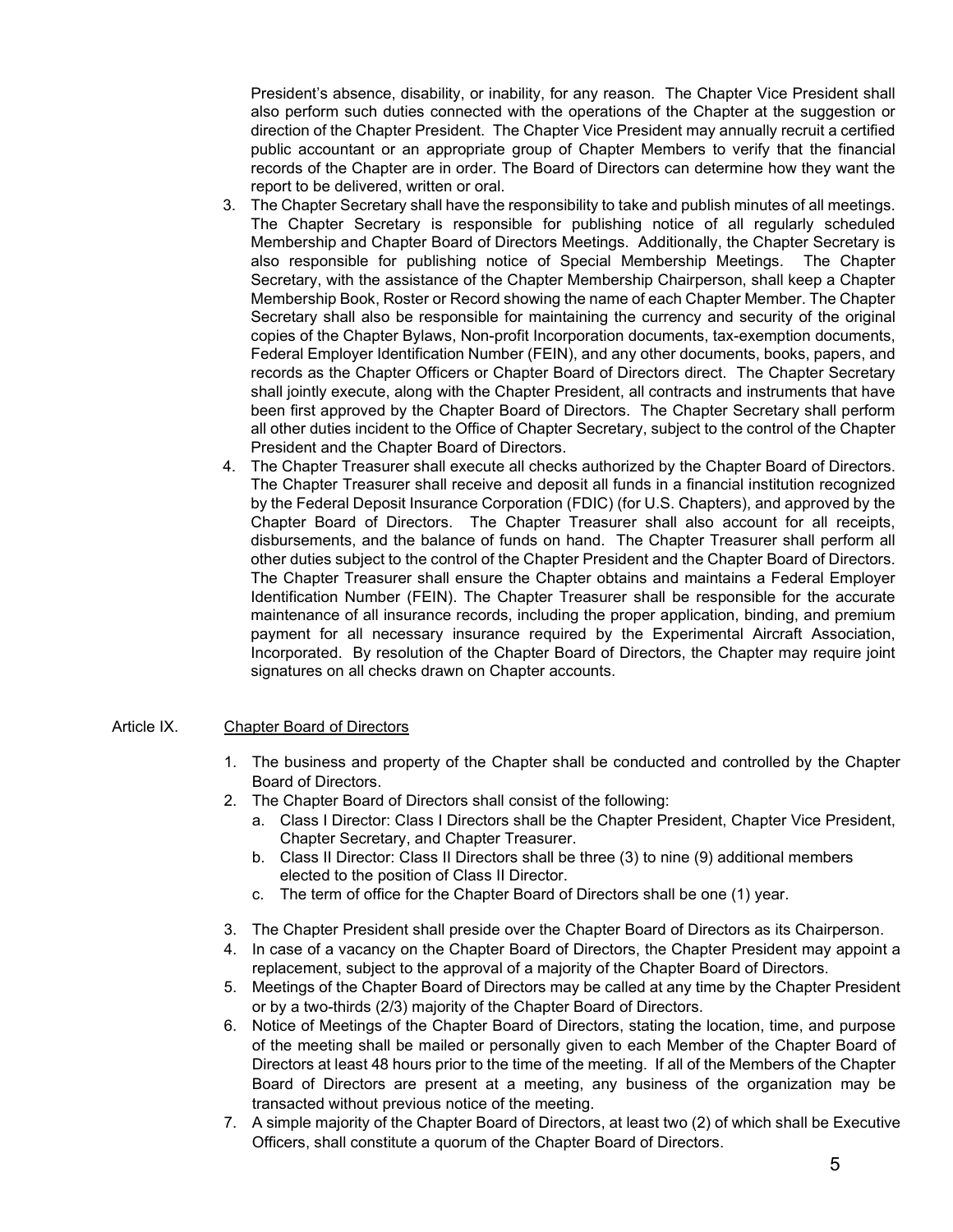- 8. Each Member of the Chapter Board of Directors shall serve as a Board Member without compensation.
- 9. The Chapter Board of Directors shall have the power and authority to enforce all rules and regulations pertaining to the use and operation of the Chapter's property.
- Article X. Vacancies (Chapter President, Chapter Vice President, Chapter Secretary, Chapter Treasurer) If the office of Chapter President, Chapter Vice President, Chapter Secretary, or Chapter Treasurer becomes vacant for any reason, the Chapter Board of Directors shall elect a successor who shall hold the office for the remainder of the normal term, or at the option of the Chapter Board of Directors, hold a special election to fill the vacancy(s).

#### Article XI. Elections

- 1. The Chapter President may appoint a Nominating Committee made up of at least three (3) Chapter Members. The appointment of the Nominating Committee shall take place no later than July.
- 2. The appointments to the Nominating Committee shall be announced to the Chapter Members at the regular meeting in July, or earlier if a Nominating Committee has been formed at an earlier date. In addition, the names of the Chapter Members appointed to the Nominating Committee shall be published in the next Chapter Newsletter.
- 3. Beginning in July, the Nominating Committee shall canvas the current Chapter Officers and Directors to determine if they wish to seek re-election to their current position or be nominated for any other position. The Nominating Committee shall also canvas the Chapter Members of all committees and groups to seek those who may be interested in an elected position. Further, the Nominating Committee shall make themselves available to the Chapter Membership seeking any Chapter Members who may be interested and who are eligible to run for an elected position.
- 4. At the October Chapter Membership Meeting the Nominating Committee shall present to the Chapter Membership the nominations they have obtained. In addition, open nominations will be accepted from the Chapter Members during the October Chapter Membership Meeting.
- 5. Once all nominations have been received, a slate of nominees may be posted at the regular meeting place, or any place deemed appropriate by the Nominating Committee, and published in the Chapter Newsletter.
- 6. Elections of Chapter Officers and Chapter Board of Directors will take place at the November Chapter Membership Meeting. Voting shall be done by written ballot and three (3) Chapter Members appointed by the Chapter Board of Directors shall conduct and monitor the election. All ballots will be counted and confirmed by the monitors and the results of the election announced to the members present. If deemed appropriate by the members, the Chapter Secretary shall be responsible for the development and implementation of a process that will offer absent eligible voting members the opportunity to vote by proxy. Such process shall be reviewed and approved by the Chapter Board of Directors prior to its use.
- 7. All newly elected Chapter Officers and Chapter Board of Directors shall assume their responsibilities at the December Chapter Membership Meeting, but no later than January 1.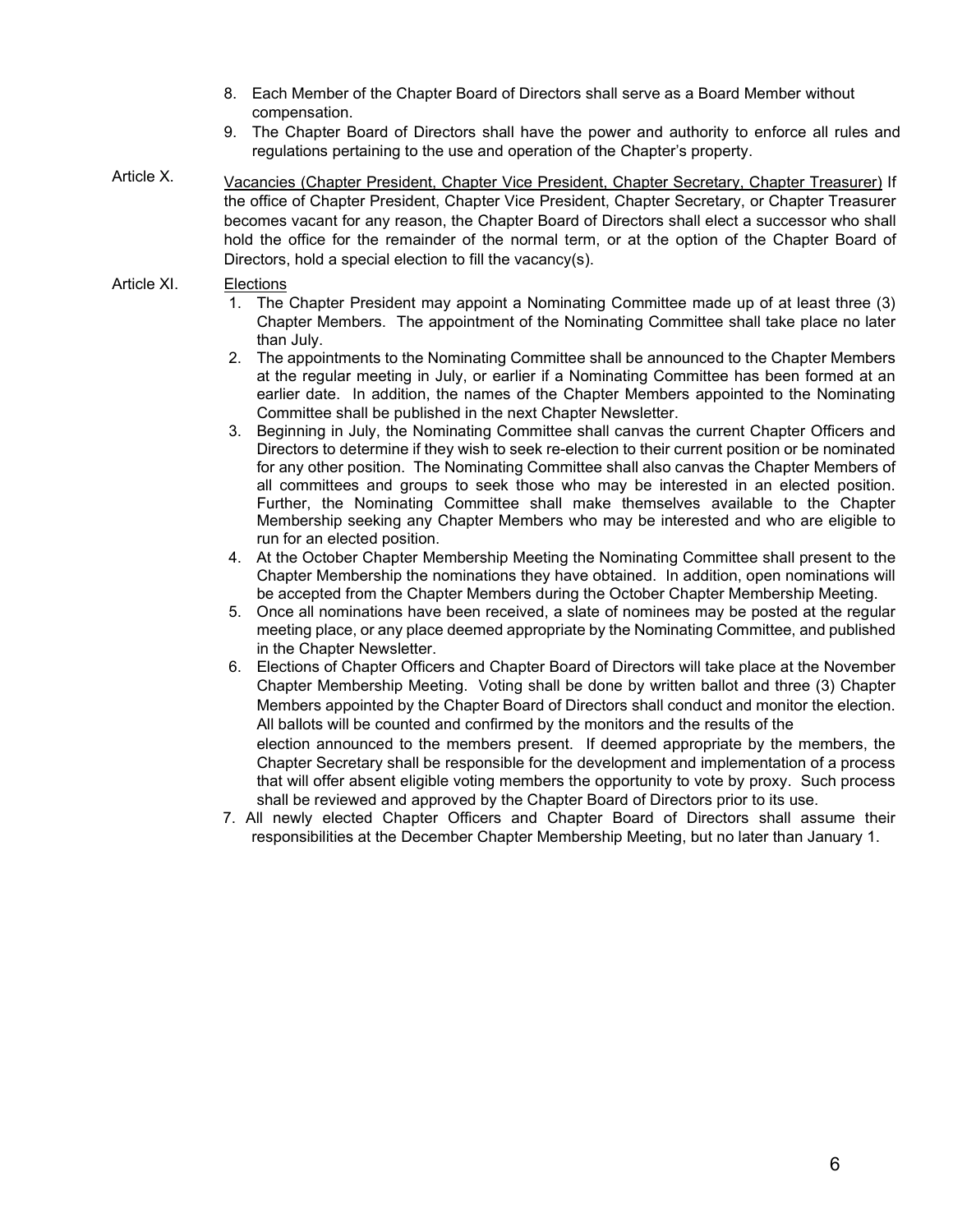#### Article XII. Transition of Leadership

- 1. The Chapter Membership recognizes the importance of a smooth transition of Chapter Leadership. Therefore, subsequent to the election of Chapter Officers and Chapter Board of Directors, the incumbent and newly elected Chapter Officers and Chapter Board of Directors shall organize and hold a transition meeting wherein all Chapter records and information will be passed on to the newly elected Chapter Officers and Chapter Board of Directors.
- 2. During the transition meeting, the newly elected Chapter Officers and the Chapter Board of Directors shall review the Chapter Bylaws, and the Chapter Goals, Mission and Vision Statements, Non-Profit Incorporation documents, tax status, and insurance policies to ensure they are clearly known and understood.
- 3. During the transition meeting the newly elected Chapter Officers and Chapter Board of Directors shall review the incorporation documents to ensure the Chapter is current in all government obligations and the Chapter is properly incorporated.
- 4. During the transition meeting the newly elected Chapter Officers and Directors shall review and submit the Chapter Status Report to the EAA Chapter Office at EAA Headquarters and ensure that all proper notifications have been forwarded to the EAA Chapter Office at EAA Headquarters as prescribed.
- 5. During the transition meeting the newly elected Chapter Officers and Chapter Board of Directors shall review the insurance requirements specified by EAA and ensure that all proper insurance coverage has be arranged through the appropriate programs of the Experimental Aircraft Association.

#### Article XIII. Financial Reports

- 1. The Chapter Treasurer shall prepare a quarterly and an annual financial statement and present each report on the financial status to the Chapter Membership. The form of the report, either written or oral, will be determined by the Chapter Board of Directors. The Chapter Board of Directors will also determine the method of the report, either by presentation at a Chapter Membership Meeting or by Chapter Newsletter.
- 2. The Chapter Board of Directors, under the direction of the Chapter Vice President, shall arrange annually to have the financial records and practices of the Chapter verified. The Chapter Board of Directors shall make available a copy of the written report to the Chapter Membership. The Chapter Board of Directors will review any recommendations for changes in bookkeeping procedures and shall take appropriate steps to implement any reasonable recommendations.

#### Article XIV.

#### Facilities, Tools, and Other Assets

- 1. The Chapter Officers and the Chapter Board of Directors shall ensure all facilities, tools, and other assets of the Chapter are properly insured or protected against loss.
- 2. A Chapter Officer or Chapter Director will serve on appropriate committees to properly manage the Chapter's facilities, tools, and other assets.

#### Article XV. Chapter Nominating Committee The Chapter Nomination Committee, which is appointed by the Chapter President, shall consist of 3 to 5 Chapter Members. The purpose of the Chapter Nomination Committee is to conduct the annual process of recruiting nominees for the various elected positions within the Chapter and report these nominations to the Membership of the Chapter. Further, the Chapter Nomination Committee shall follow the guidelines in the Chapter Transition Plan Part 1.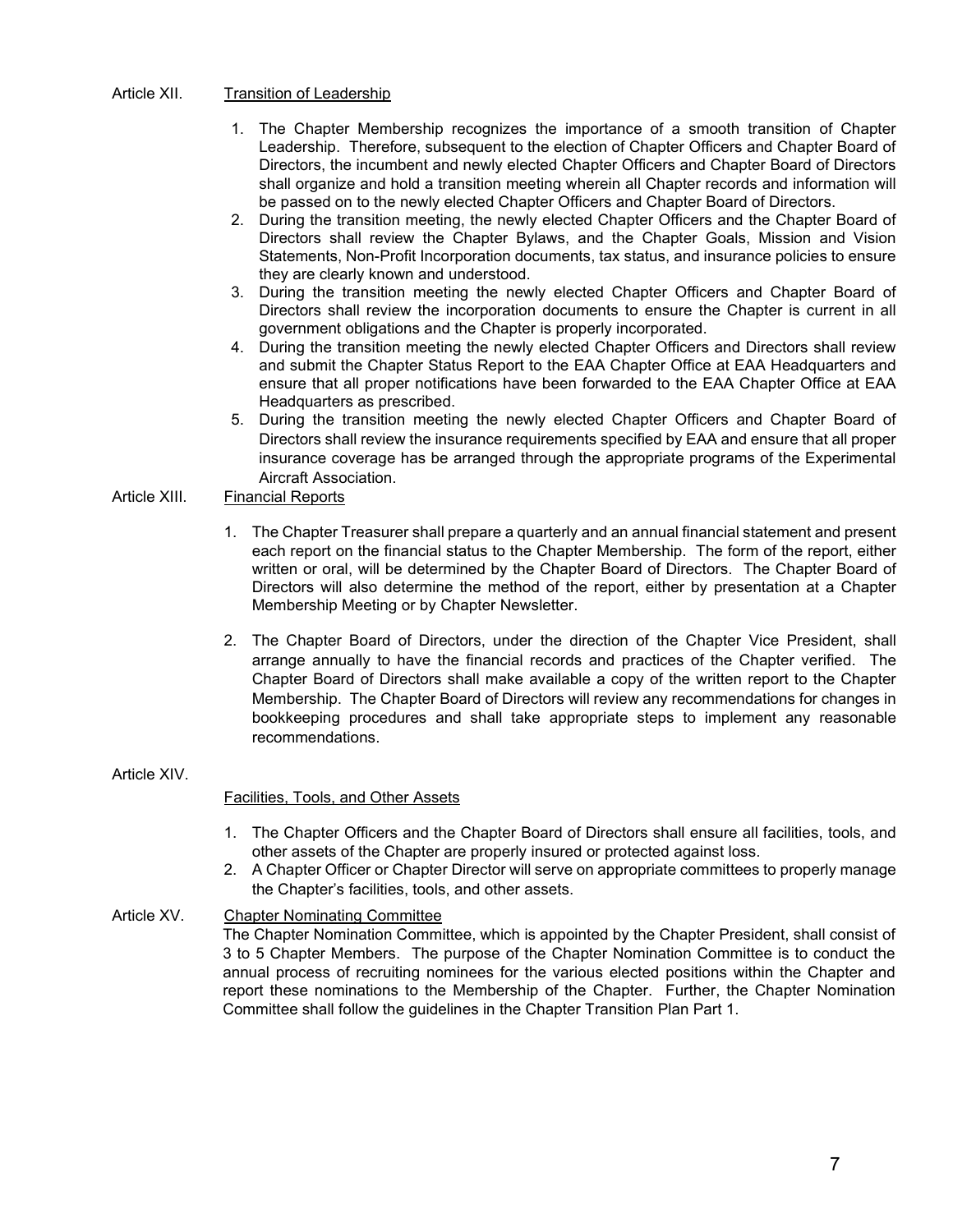#### Article XVI. Chapter Membership Committee

The Chapter Membership Committee, which is appointed by the Chapter Board of Directors, shall consist of a few Chapter Members, probably about 4 or 5 Chapter Members. The purpose of this Committee should be to keep accurate records on the current Membership of the Chapter through a detailed Chapter Membership Roster. The Chapter Membership Committee shall also look for ways to retain existing EAA and Chapter Members. Further, the Chapter Membership Committee shall look for opportunities to recruit new EAA and Chapter Members, including keeping an ample quantity of EAA and Chapter Membership Application Forms and any other materials that will assist in the retention and recruitment of EAA and Chapter Members.

# Article XVlI. Organization Committees

The Chapter Board of Directors may establish committees, as it deems necessary. Any committees established by the Chapter Board of Directors shall be responsible for reporting their activities directly to the Chapter Board of Directors.

#### Article XVIlI. Dispute Resolution

In the event a dispute arises within the Chapter, a written petition, endorsed by a quorum of Chapter Members, as defined in Article VI, may request intervention by the Chapter Office Staff of the Experimental Aircraft Association, concerning a dispute within the Chapter. The Chapter Membership will cooperate completely and fully with the Chapter Office Staff of the Experimental Aircraft Association, in the resolution process. In the event a dispute occurs within the Chapter, and it cannot be resolved with the assistance of the Chapter Office Staff of the Experimental Aircraft Association, and it is determined by the Chapter Office Staff of the Experimental Aircraft Association, to be at an impasse, the Chapter agrees and acknowledges the authority and responsibility of the Experimental Aircraft Association, to remove the Chapter Charter. If the Chapter Charter is removed, the Chapter will have no further recognition or affiliation with the Experimental Aircraft Association.

# Article XIX. Amendments

The Bylaws of the Chapter may be, amended, or new Bylaws adopted at any Regular Chapter Meeting of the Chapter Members called for that purpose. Amended or new Bylaws must be passed by a not less than eighty percent (80%) majority vote of the Chapter Members eligible to vote and present at such meeting in person or by proxy.

#### Article XX. Dissolution

The Chapter may be dissolved by a two-thirds majority vote of the voting Chapter Members. If the Chapter is dissolved, the Chapter President is responsible for ensuring that all Chapter debts and obligations are paid, and the proper disposition of all Chapter records are sent to the EAA Chapter Office at EAA Headquarters, P.O. Box 3086, Oshkosh, Wisconsin, 54903-3086. The Chapter President is also responsible for the disposition of all Chapter materials and assets. Upon the dissolution of this organization, assets shall be distributed for one or more exempt purposes within the meaning of Section 501(c)(3) of the Internal Revenue Code, or corresponding section of any future federal tax code, or shall be distributed to the federal government, or to a state or local government, for a public purpose.

#### Article XXI. Chapter Charter Authorization

The Chapter accepts and acknowledges that the Chapter has been granted a conditional Charter under the authority of the Experimental Aircraft Association, Incorporated. Further the Chapter accepts and acknowledges that the privileges granted to the Chapter, under a conditional Charter, may be withdrawn in the event the Chapter fails in any way or manner to meet the requirements of the Chapter Charter of the Experimental Aircraft Association, Incorporated. In the event that the Experimental Aircraft Association, Incorporated withdraws the conditional Charter of the Chapter,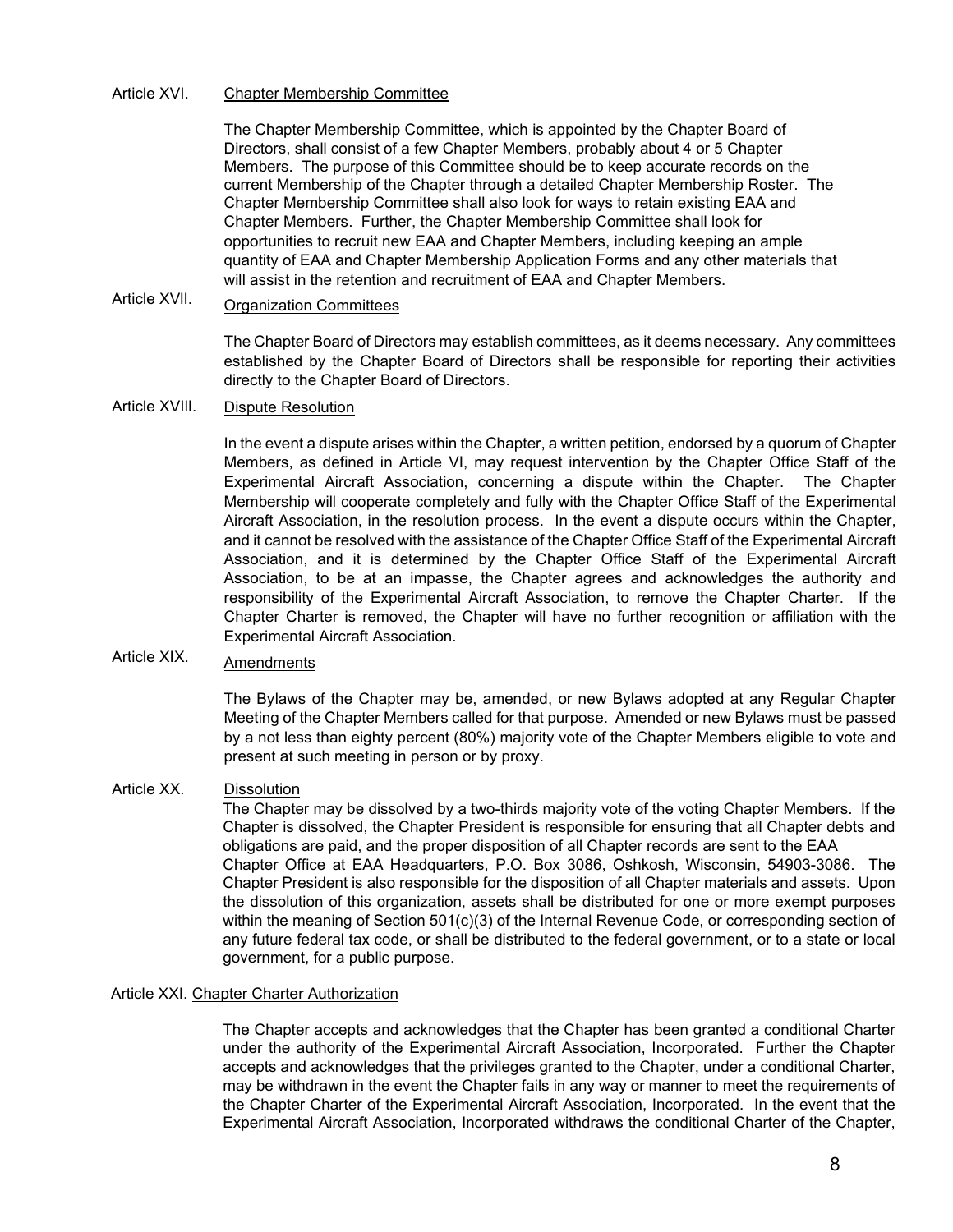the Chapter agrees to cease using any reference whatsoever to itself as a Charter Chapter of the Experimental Aircraft Association, Incorporated.

#### Article XXII Conflict of Interest

- 1. Purpose: The purpose of the conflict of interest policy is to protect the tax-exempt status of EAA Chapter 846, Wadsworth, Ohio, Inc. (the Organization) when it is contemplating entering into a transaction or arrangement that might benefit the private interest of an officer or director or might result in a possible excess benefit transaction. This policy is intended to supplement, but not replace, any applicable state and/or federal laws governing conflict of interest applicable to non-profit and charitable organizations.
- 2. Definitions:
	- a. Interested Person: Any principle officer, director, or member of a committee with governing board delegated powers, who has a direct or indirect financial interest as defined below, is an interested person.
	- b. Financial Interest: A person has a financial interest if the person has, directly or indirectly, through business, investment, or family:
		- 1) An ownership or investment interest in any entity with which the Organization has a transaction or arrangement;
		- 2) A compensation arrangement with the Organization or with any entity or individual with which the Organization has a transaction or agreement, or
		- 3) A potential ownership or investment interest in, or compensation agreement with, any entity or individual with which the Organization is negotiating a transaction or agreement. Compensation includes direct and indirect remuneration as well as gifts or favors that are not insubstantial.

{A financial interest is not necessarily a conflict of interest. A person who has a financial interest may have a conflict of interest only if the appropriate governing board or committee decides that a conflict of interest exists.}

#### 3. Procedures:

- a. Duty to Disclose: In connection with any actual or possible conflict of interest, an interested person must disclose the existence of the financial interest and be given the opportunity to disclose all material facts to the directors and members of committees with governing board delegated powers considering the proposed transaction or arrangement.
- b. Determining Whether a Conflict of Interest Exists: After disclosure of the financial interest and all material facts, and after any discussion with the interested person, he/she shall leave the governing board or committee meeting while the determination of a conflict of interest is discussed and voted upon. The remaining board or committee members shall decide if a conflict of interest exists.
- c. Procedures for Addressing the Conflict of Interest:
	- 1) An interested person may make a presentation at the governing board or committee meeting, but after the presentation, he/she shall leave the meeting during the discussion of, and the vote on, the transaction or arrangement involving the possible conflict of interest.
	- 2) The chairperson of the governing board or committee shall, if appropriate, appoint a disinterested person or committee to investigate alternatives to the proposed transaction or arrangement.
	- 3) After exercising due diligence, the governing board or committee shall determine whether the Organization can obtain with reasonable efforts a more advantageous transaction or arrangement from a person or entity that would not give rise to a conflict of interest.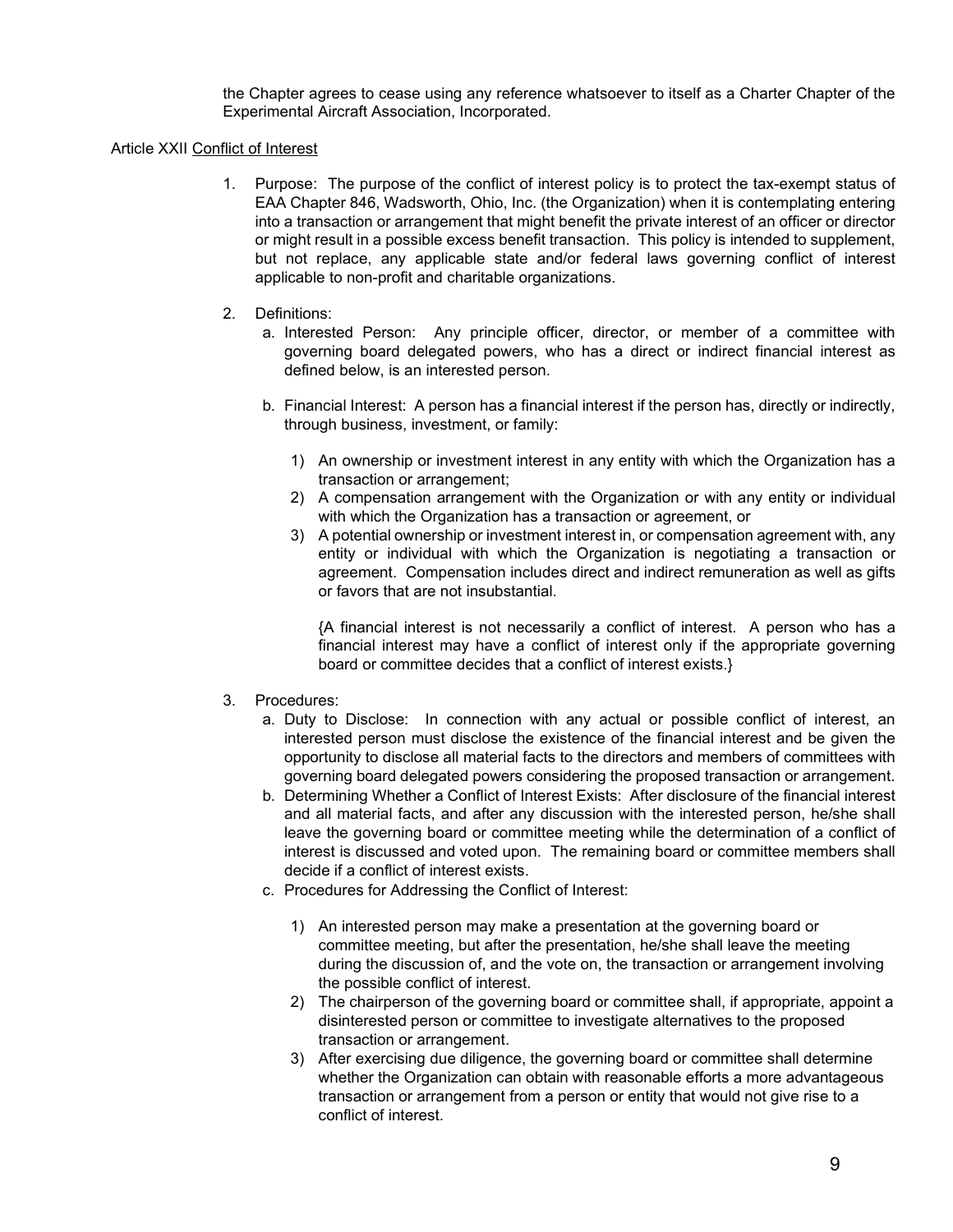4) If a more advantageous transaction or arrangement is not reasonably possible under the circumstances, not producing a conflict of interest, the governing board or committee shall determine by a majority vote of the disinterested directors whether the transaction or arrangement is in the Organizations best interest, for its own benefit, and whether it is fair and reasonable. In conformity with the above determination, it shall make its decision as to whether to enter into the transaction or arrangement.

#### 4. Violations:

- a. If the governing board or committee has reasonable cause to believe a member has failed to disclose actual or possible conflicts of interest, it shall inform the member of the basis for such belief and afford the member an opportunity to explain the alleged failure to disclose.
- b. If, after hearing the member's response, and, after making further investigation as warranted by the circumstances, the governing board or committee determines the member has failed to disclose an actual or possible conflict of interest, it shall take appropriate disciplinary and corrective action.
- 5. Records of Proceedings: The minutes of the governing board and all committees with board delegated powers shall contain:
	- a. The names of the persons who disclosed or otherwise were found to have a financial interest in connection with an actual or possible conflict of interest, the nature of the financial interest, any action taken to determine whether a conflict of interest was present, and the governing boards or committee's decision as to whether a conflict of interest in fact existed.
	- b. The names of the persons who were present for discussions and votes relating to the transaction or arrangement, the content of the discussion, including any alternatives to the proposed transaction or arrangement, and a record of any votes taken in connection with the proceedings.

#### 6. Compensation:

- a. A voting member of the governing board who receives compensation, if any, directly or indirectly, from the Organization for services is precluded from voting on matters pertaining to that member's compensation.
- b. A voting member of any committee whose jurisdiction includes compensation matters and who receives compensation, directly or indirectly, from the Organization for services is precluded from voting on matters pertaining to that member's compensation.
- c. No voting member of the governing board or any committee whose jurisdiction includes compensation matters and who receives compensation, directly or indirectly, from the Organization, either individually or collectively, is prohibited from providing information to any committee regarding compensation.
- 7. Periodic reviews: To ensure the Organization operates in a manner consistent with charitable purposes and does not engage in activities that could jeopardize its tax-exempt status, periodic reviews shall be conducted. The periodic reviews shall, at a minimum, include the following subjects:
	- a. Whether compensation arrangements and benefits are reasonable, based on competent survey information and the result of arm's length bargaining.
	- b. Whether partnerships, joint ventures, and arrangements with management organizations conform to the Organizations written policies, are properly recorded, reflect reasonable investment or payments for goods and services, further charitable purposes, and do not result in inurement, impermissible private benefit, or in an excess benefit transaction.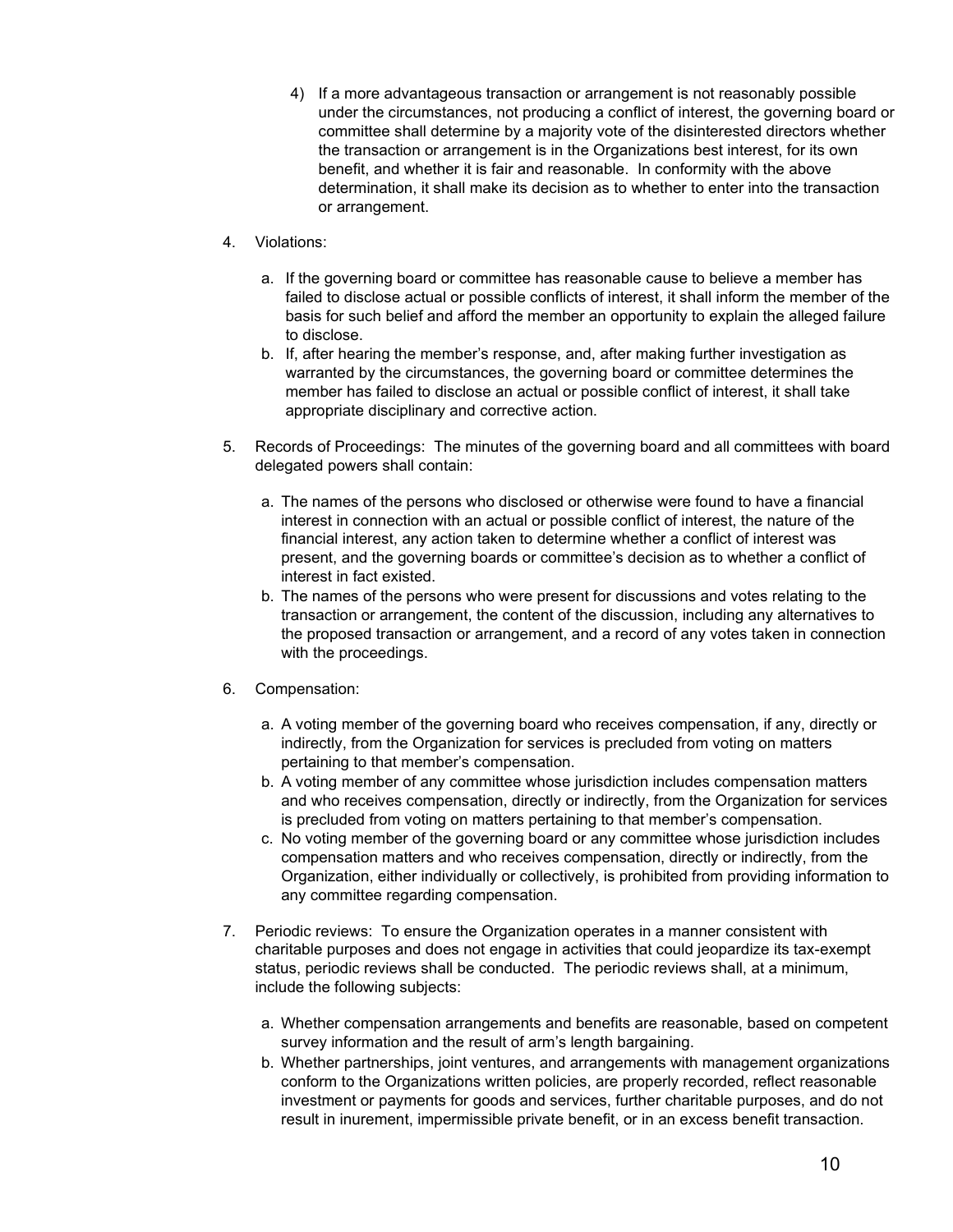- 8. Use of Outside Experts: When conducting periodic compliance reviews, the Organization may, but need not, use outside advisors. If outside experts are used, their use shall not relieve the governing board of their responsibility for insuring periodic reviews are conducted.
- 9. Annual Statements: Each director, principle officer, and member of a committee with governing board delegated powers shall annually sign a statement which affirms such person:
	- a. Has received a copy of the conflict of interest policy.
	- b. Has read and understands the policy,
	- c. Has agreed to comply with the policy, and
	- d. Understands the Organization is charitable and in order to maintain its federal tax exemption, it must engage primarily in activities which accomplish one or more of its taxexempt purposes.

#### Acknowledgement and Acceptance on behalf of:

| Date of Adoption: $\sqrt{-}67 - 2020$<br>-- EAA Chapter 846, Wadsworth, Ohio, Inc. --                                                                                                                                                                                                                                                                                                                                                                                                         |  |  |  |  |  |
|-----------------------------------------------------------------------------------------------------------------------------------------------------------------------------------------------------------------------------------------------------------------------------------------------------------------------------------------------------------------------------------------------------------------------------------------------------------------------------------------------|--|--|--|--|--|
| Chapter President's Signature Methan & Tourlul<br>Date $/ - 09 - 7020$                                                                                                                                                                                                                                                                                                                                                                                                                        |  |  |  |  |  |
| Printed Name: MATTHEW E TOWSHECK                                                                                                                                                                                                                                                                                                                                                                                                                                                              |  |  |  |  |  |
| Chapter Vice President's Signature _ faul a ff<br>Date $1 - O9 - ZD20$<br>Printed Name: $\mu_{\text{PU}}/(\mu_{\text{H}}/\mu_{\text{H}})/(\mu_{\text{H}}/(\mu_{\text{H}})/(\mu_{\text{H}})/(\mu_{\text{H}})/(\mu_{\text{H}})/(\mu_{\text{H}})/(\mu_{\text{H}})/(\mu_{\text{H}})/(\mu_{\text{H}})/(\mu_{\text{H}})/(\mu_{\text{H}})/(\mu_{\text{H}})/(\mu_{\text{H}})/(\mu_{\text{H}})/(\mu_{\text{H}})/(\mu_{\text{H}})/(\mu_{\text{H}})/(\mu_{\text{H}})/(\mu_{\text{H}})/(\mu_{\text{H}})/$ |  |  |  |  |  |
|                                                                                                                                                                                                                                                                                                                                                                                                                                                                                               |  |  |  |  |  |
| Chapter Secretary's Signature Gers & Lintell<br>Date $1 - 09 - 2020$                                                                                                                                                                                                                                                                                                                                                                                                                          |  |  |  |  |  |
| Printed Name: GREGORY L. GANTREL                                                                                                                                                                                                                                                                                                                                                                                                                                                              |  |  |  |  |  |
| Chapter Treasurer's Signature Aay A Buker<br>Date $/209 - 2020$                                                                                                                                                                                                                                                                                                                                                                                                                               |  |  |  |  |  |
| Printed Name: <i>Gary G. Baker</i>                                                                                                                                                                                                                                                                                                                                                                                                                                                            |  |  |  |  |  |

EAA Chapter Office (Oshkosh) Representative's Signature

Date